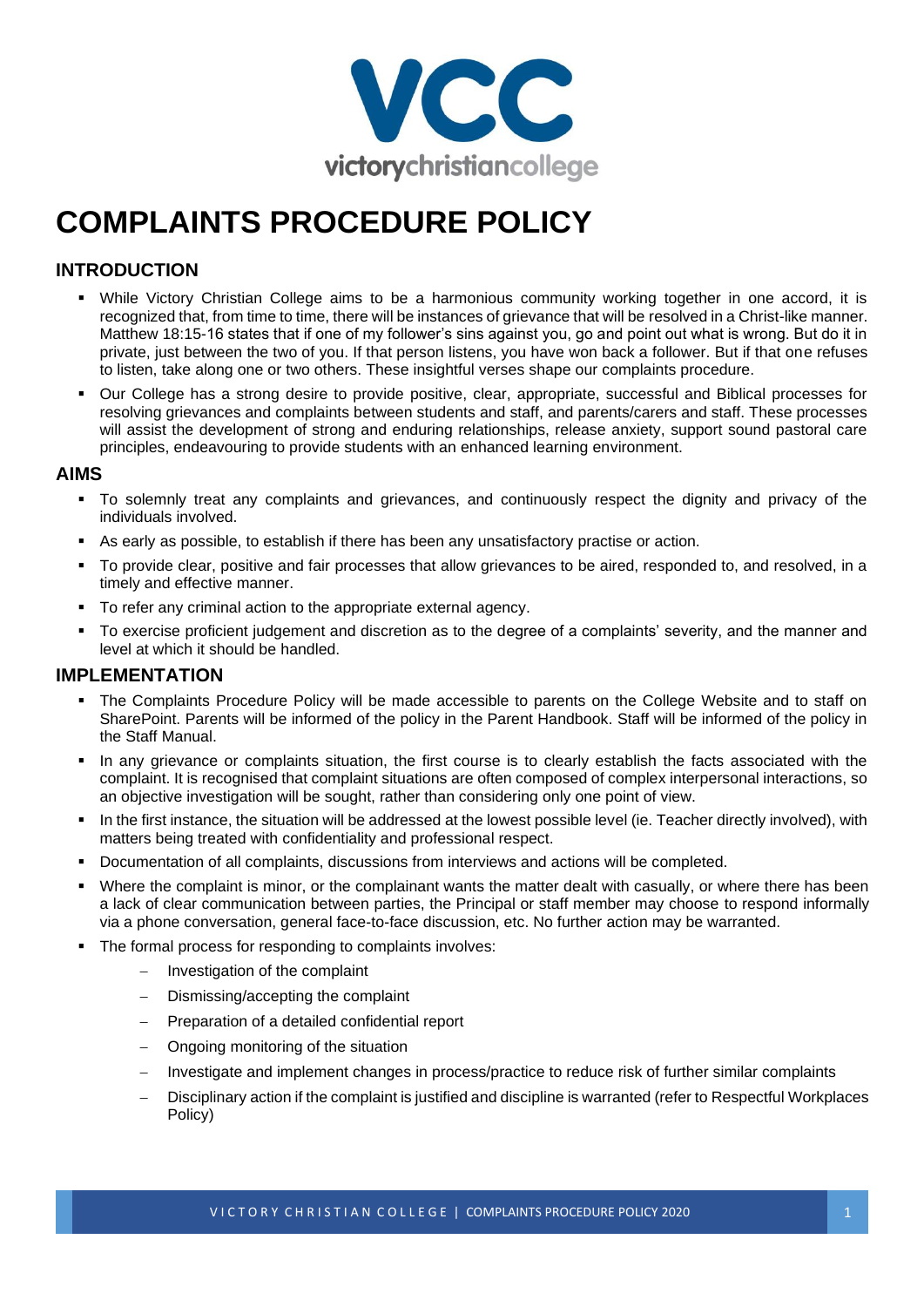# vcc.victorychristiancollege

- Where the Principal is unable to resolve a complaint, dissatisfied parties can refer the matter to the Victory Christian College Board, addressed to the Secretary, outlining the relevant concerns. A copy of this letter will also be sent to the Principal.
- Where complaints or disputes are directed to the Board, the Senior Pastor of Victory Church can elect to discuss the matter with the Principal and seek, by arbitration, to resolve the issue/s. If this fails, then the complaint, together with a detailed report by the Principal, will be tabled at the next VCC Board meeting.
- The Victory Christian College Board's decision and action will be final in terms of the internal handling of the matter.

#### **STUDENTS' COMPLAINTS PROCEDURE**

- Where a complaint exists against a staff member, a student is encouraged to reach a personal resolution with the staff member involved. If the student is hesitant to directly approach the staff member, then the student is required to discuss the matter with a Deputy Principal who will provide advice on the most appropriate way to continue. The student might require an advocate in articulating their complaint and discussing the matter with the staff member.
- After the complaint is raised the substance of the complaint needs to be considered, investigated and, where necessary, resolved as soon as practicable.
- If the complaints and disputes are unable to be resolved and become ongoing, then the issue/s should be documented and referred to the Principal.
- The Principal should be informed about any complaints relating to improper behaviour (eg. physically, emotionally, sexually offensive) or where there is a noticeable violation of accepted professional/academic practice.
- Where student complaints are incorrectly directed, in the first instance, to people in higher authority than the matter warrants, the complaint should be referred back to the relevant person for further investigation. Examples of these include the teacher involved in the complaint, or Year Level Coordinators.
- Staff members concerned about the handling of student complaints are able to discuss the matter with their relevant Deputy Principal or the Principal.
- If the matter requires outside assistance and advice, then relevant support bodies such as CSA, Independent Schools Victoria, Victorian Equal Opportunity Commission, etc., may be sought.

#### **PARENTS AND OTHER COLLEGE COMMUNITY MEMBERS COMPLAINTS PROCEDURE**

- The College's management and staff accept the responsibility to consult, and communicate both clearly and effectively, with the school community. However, parents and other College community members also have an obligation to read notices and newsletters, to attend briefings, and to seek clarification when it might be required. There may be times when members of the community disagree or are confused about the things that we are doing. In such cases, it is recommended that the complaints procedure outlined below is followed to resolve any grievances as they arise.
- Facts surrounding the complaint/s will be established as clearly as possible, to separate out third-hand communication or gossip.
- Where there is an issue of everyday class operation, the parent will be required to make an appointment to see the appropriate teacher, detailing the reasons for that appointment.
- An appointment with a Deputy Principal or Principal can be arranged to discuss matters relating to school policy, proceedings beyond the classroom, concerns about staff, or grievances that are not likely to be easily resolved.
- All complaints will be kept as confidential as possible.
- Parents and/or community members may be accompanied by another person, in a support role, at appointments to resolve grievances.
- All formal and informal discussions and processes involving grievances will be documented.